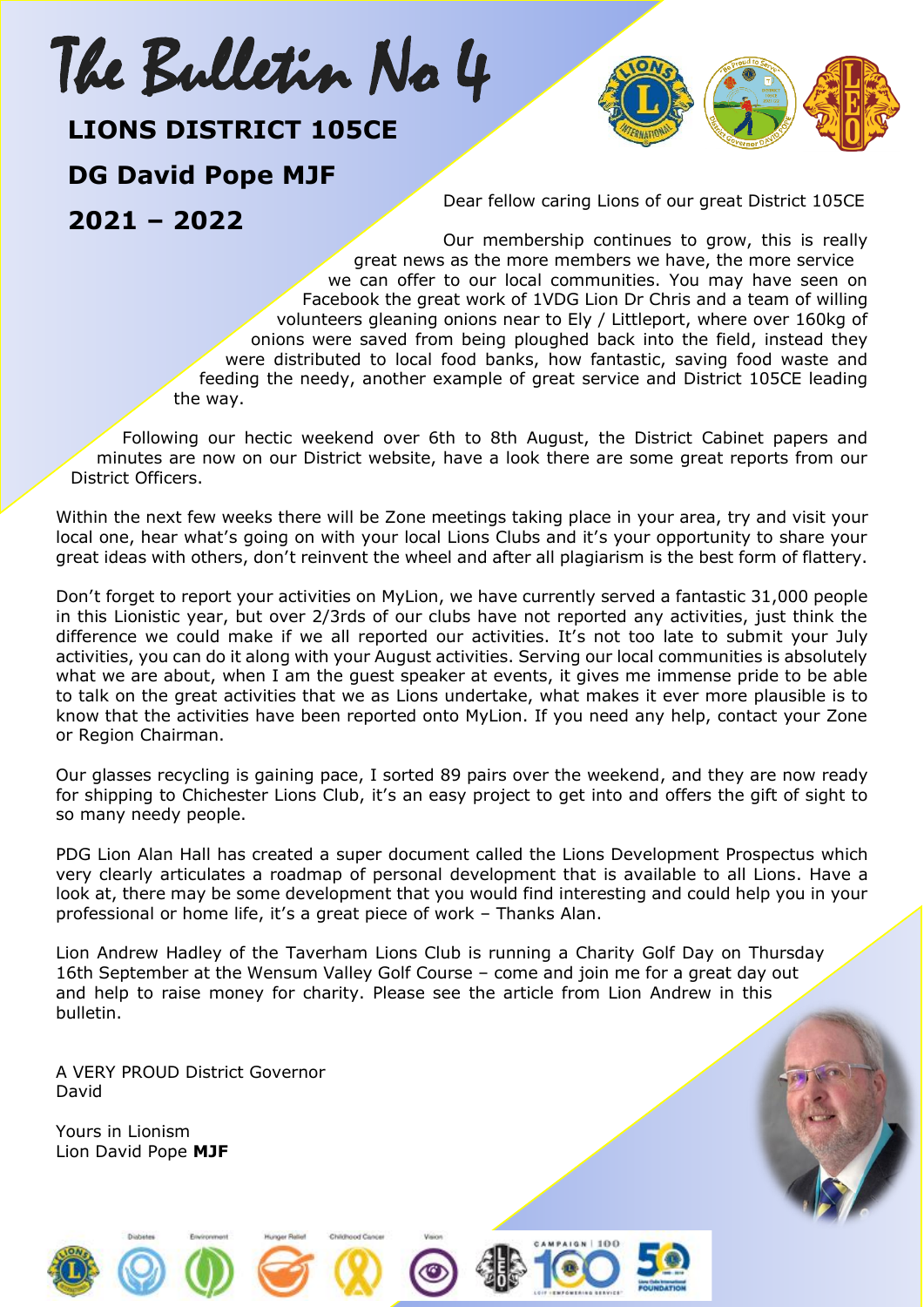### **DISTRICT FUN DAY 5th September.**

#### Fellow Lions

You may have seen both in the CE weekly and monthly newsletters the District Fun Day has been arranged for Sunday 5<sup>th</sup> September 2021, but please be aware that the event has had to change this year due to the Covid pandemic and the changing regulations.

A small team of Lions from Gt Yarmouth and Wymondham headed by Past District Governor Lion Jim Cawte have got together to take forward this brilliant event founded by Past District Lion David Woodruff many years ago.

Lions and their guests are to meet at the' Great Yarmouth Race Course' at 11am where entertainment will be supplied by Rollo.

**Those attending need to please bring a packed lunch for themselves, and their guests as there will be no food available at the Racecourse this year.**

After the entertainment and Lunch, we are going to leave the Racecourse by 1.30pm to go to Thrigby Wildlife Gardens for the afternoon. There will be a free ice cream during the afternoon.

The Wildlife Gardens will close at approximately 5pm so there is plenty of time to enjoy them.

The cost for the day is £12.00 per person.

Please come and have a FUN day; we all need to be together and to bring a little bit of sunshine wherever we can.

If you wish to attend or would like further information please contact: Lion Richard Barr - Phone: 01493 667031 Mobile: 07798878082 Email [richard-barr@live.com](mailto:richard-barr@live.com)

Looking forward to hearing from you. Yours in Lionism.

Lion Richard Barr

#### **GOLFERS WANTED**

District Governor David Pope is playing in a charity golf day at Wensum Valley G.C. in Norwich on Thursday 16th September organised by Lion Andrew Hadley.

If three other Lions will join him to make up a team the charity will donate  $£1,000$  to his ladies charity in aid of young carers.

The day will consist of bacon butties and coffee at 11.45, followed by 18 holes of golf on the Wensum course as used in the 'Europro Tournament', three course dinner, table magic and cabaret by New Faces winner Chris North, all for only £62.50 a head.

Great prizes, top quality raffle, good company, and hopefully good golf, what more could you ask for?

**Please contact Lion Andrew Hadley on 01603 320033 or 07920 197461 for further details.**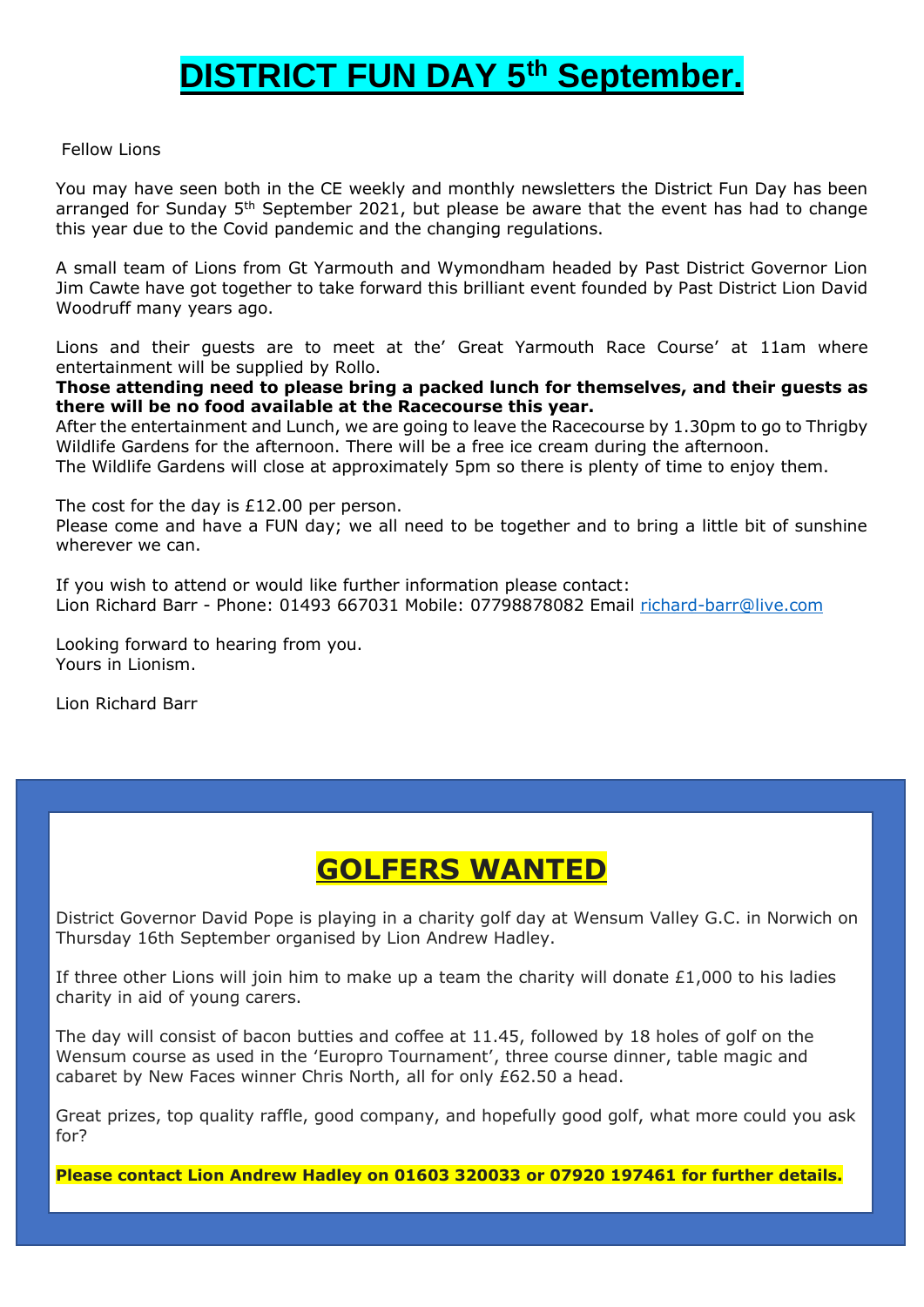#### **Young ambassador of the year from district 105ce.**



**Multi District Young [Ambassador](https://www.facebook.com/hashtag/youngambassador?__eep__=6&__cft__%5b0%5d=AZWuS8hoory3-6xv8LaOo8R5U3DR3h1j3zyHq5I2L_Qixy7r2mCtUyD4NxOATbM0nLxi5yf7enf_OyMAMjGq-henBNEQGtGUXatY6tumO-skLCZ5iRVwK505IwiEFRCsZFLnaLWV6ihfHieL46PcS-_HABKVFKa6Mkt9hq6CByWzeI9qO_TkFPAuDKJOcog8vW8&__tn__=*NK-R) Winner for 2021 is Ellie-Mae Banks (sponsored by East Anglia New Century Lions Club). Ellie-Mae is a volunteer with St John Ambulance and is working towards her Duke of Edinburgh Gold Award whilst studying Health and Social Care at college. She engages with a range of youth forums to promote a youth voice across Suffolk. Ellie-Mae presented her project – "to help find new opportunities for young people so that they can be involved in and engage in society in a positive way, whilst improving young people's aspirations".**

We are very proud; what a wonderful candidate and young lady. The development Ellie Mae will receive as the National Youth Ambassador winner will be a great start to her future, and brilliant addition to her CV.

#### **Swaffham Lions**

Eight former lionesses from Swaffham have been now badged up as Lions and are in the branch club of Swaffham, congratulations to them all, they will again be proudly serving their communities.

#### **Dereham Lions**

Hi Lions and Leos!

Dereham Lions congratulate Lion Bernie Trett for receiving his MJF award from 2nd Vice District Governor Lion Paul Southerton.



#### **SUMMER FUN with FRIENDS**

Join us for 90 minutes of fun! Be part of conversations with lions from 105-CE and 111-NH, friendship, music, drinks and laughs... maybe we will all learn something, too ... cheers und Prost!

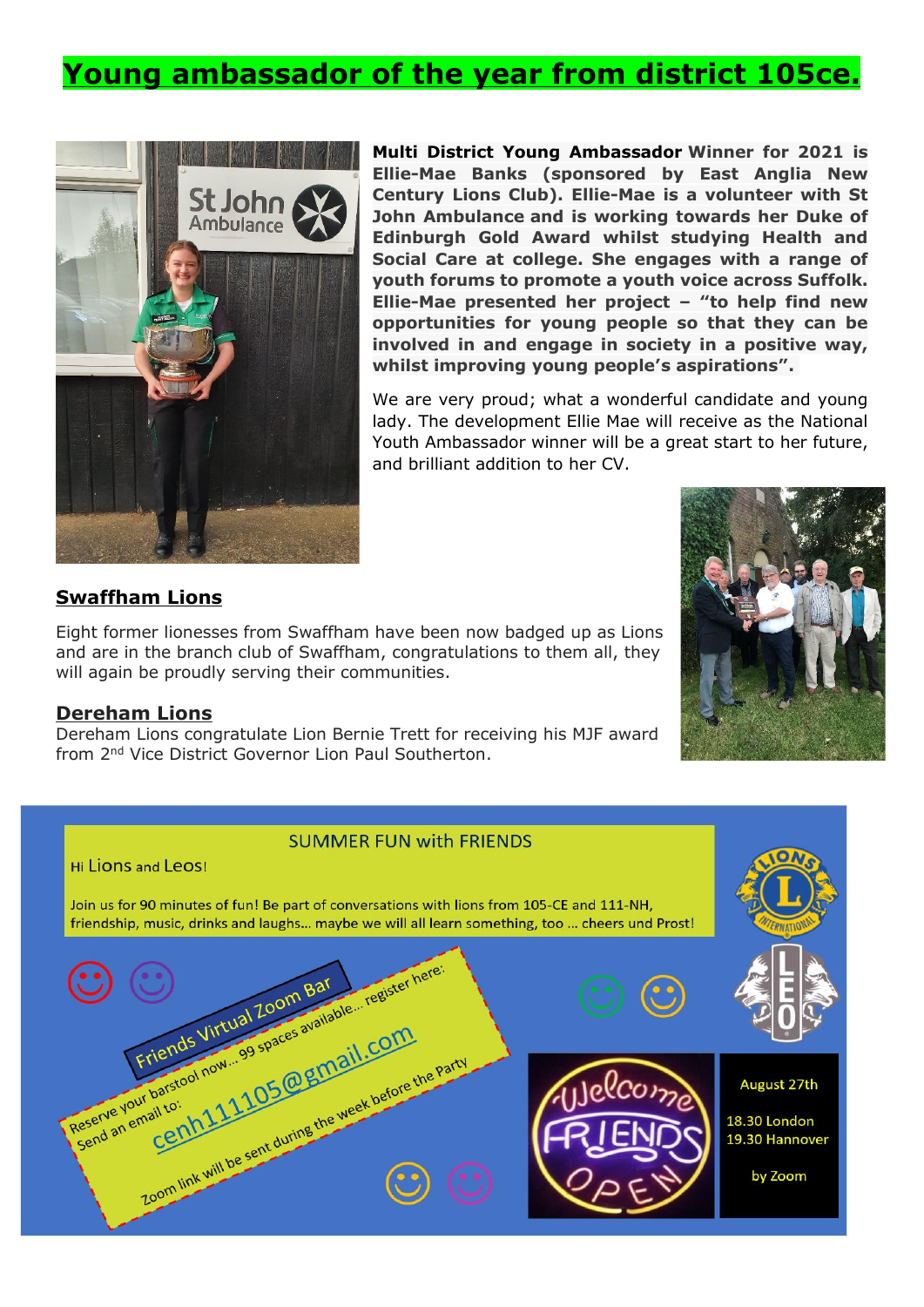

#### **Hosted by Chelmsford Lions Club**

Saturday **18th September 2021** at 7pm

# Gin, Spirits & Prosecco **Night**

**Experience a talk and tasting of** a range of gin and spirits with a **Spirit Ambassador from English Spirit.** 

Young **Gen HQ Meteor Way Chelmsford CMI 2RL** 

**Additional drinks** including Prosecco available to purchase afterwards.

**Tickets**  $\pounds$ 15 each. Over 18's only

For tickets contact Andrea on 07736 438 249 or via link on www.chelmsfordlionsclub.org.uk All proceeds to the Chelmsford charity:



Chelmsford Lions Club CIO, Charitable Incorporated Organisation Number 1185328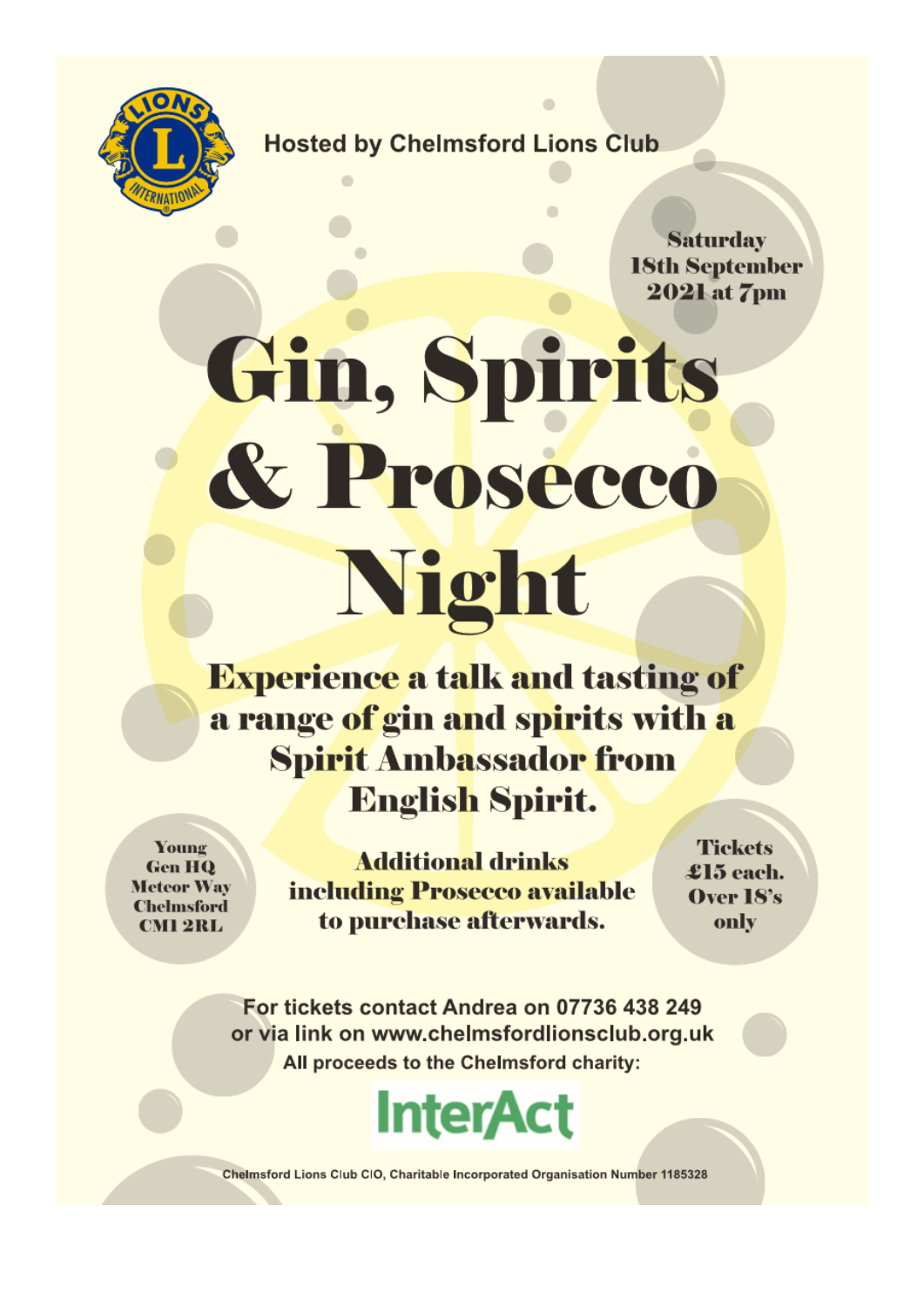#### **Advanced Lions Leadership Institute (ALLI)**

There will be an Advanced Lions Leadership Institute taking place in Brussels from  $18<sup>th</sup>$  – 20<sup>th</sup> March 2022. Applications for attendance on this course must be submitted by  $18<sup>th</sup>$  December 2021. To find out more about this course and to obtain an application form please contact Lion Derek Rutter, [glt@lions105ce.org.uk](mailto:glt@lions105ce.org.uk)

#### **LIONS AND BRAIN TUMOUR RESEARCH WORKING TOGETHER TO FIND A CURE FOR BRAIN TUMOURS**

LCI (MD105) British Isles is working in partnership with BTR to raise £1million over 4 years to help fund game changing research & raise awareness of brain tumour. At the end of the partnership, a laboratory in one of BTRs dedicated research centres will be named after LCI-British Isles to create a legacy in recognition of the contribution of its members.

Did you know:-

- Sixteen thousand people around UK are diagnosed with a brin tumour every year some of them are Lions!
- Estimated 60,000 people at one time livening with a brain tumour not including their families and friends!
- Its indiscriminate affects all ages
- Kills more children and adults under 40 years of age than any other cancers
- Kills more children than leukaemia
- Kills more men under 45 than prostate cancer
- Kills more women under 35 than breast cancer
- Just 1% of national spend is allocated to brain tumour research
- And finally

Less than 20% with a diagnosis survive beyond 5 years compared to 50% of other cancers Brain tumours can be linked to our global cause Vision, as disturbance is vison is often an early symptom

The cost of one day of research into brain tumours cost £2740. If you as a club can raise/contribute that amount, there is an opportunity to have a brick placed on the Wall of Hope with you club's name on it for prosperity!

Some existing fundraising has been-

Wear a hat, do a lunch, do a challenge, wear a flower for a week.

Sales of Christmas and birthday cards, mugs and Lions/BTR pins

Southwell Lions club did a Walk of Hope. They walked around Britain. Well virtually! They raised £3,000! Well done to them!

There are more exiting Ideas on the way.

We need to inject more impudence into fundraising as we open up our lives after the pandemic.

District officer for BTR

Lion Lynne Roberts - The Deepings Lions Club

Lfr57@icloud.com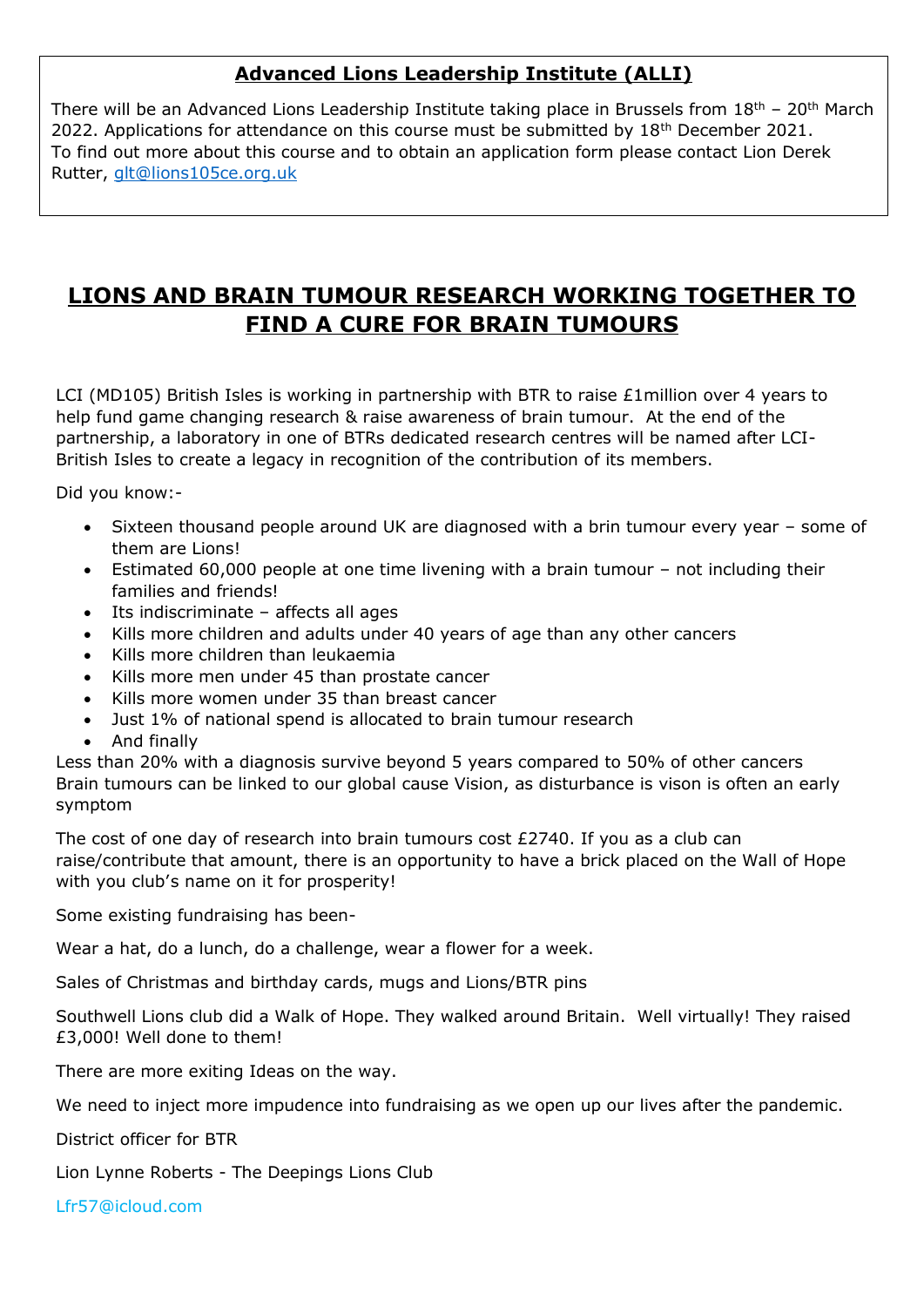

**Connect with Lions** #WeServe #KindnessMatters